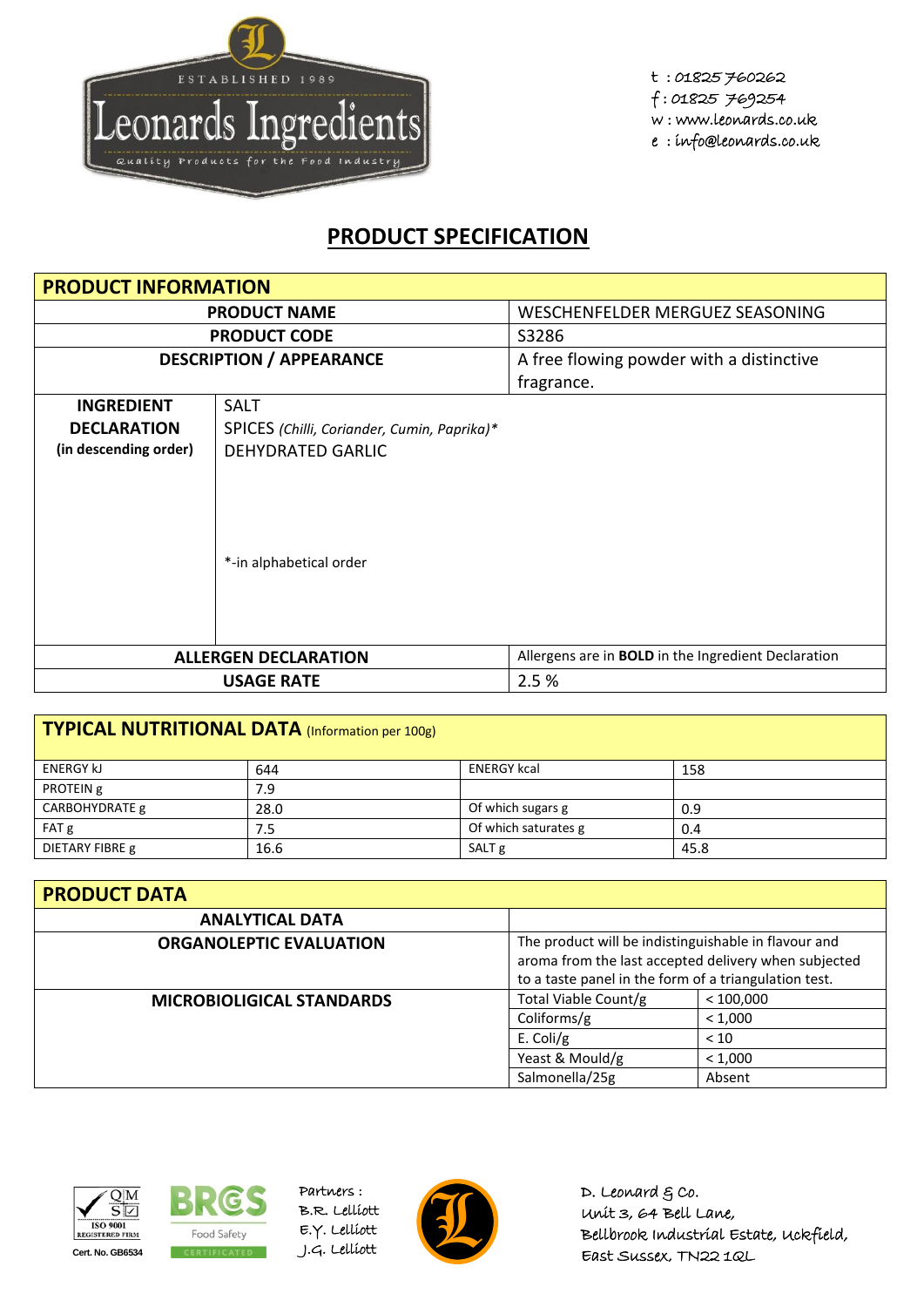

t : 01825 760262 f : 01825 769254 w : www.leonards.co.uk

e : info@leonards.co.uk

| <b>STORAGE &amp; PACKAGING</b>                        |                                                                                                                                                                                                                       |  |  |
|-------------------------------------------------------|-----------------------------------------------------------------------------------------------------------------------------------------------------------------------------------------------------------------------|--|--|
| <b>PACKAGING</b>                                      | 0.350kg in a clear vac bag, 50 such backs to a cardboard case.                                                                                                                                                        |  |  |
| <b>LABELLING</b>                                      | Best Before Date, Batch Code, Product Name and Product Code, Weight                                                                                                                                                   |  |  |
| <b>STORAGE</b>                                        | In sealed containers in a cool, dry place, away from direct sunlight and free from<br>infestation                                                                                                                     |  |  |
| <b>SHELF LIFE</b>                                     | Twelve months from date of manufacture when stored under recommended conditions.                                                                                                                                      |  |  |
| <b>HANDLING PROCEDURES</b>                            | Normal good manufacturing procedures for non hazardous food ingredients apply                                                                                                                                         |  |  |
| <b>LEGISLATION &amp; WARRANTY</b><br><b>STATEMENT</b> | The product will be produced in accordance with all current relevant EU Legislation. The<br>information provided is given in good faith and is based upon the product data supplied by<br>the raw material suppliers. |  |  |
| <b>CONFIDENTIALITY</b>                                | This specification and the information contained within it remains the property of D.<br>Leonard & Co. and must not be disclosed to any third party without the prior written<br>consent of D. Leonard & Co.          |  |  |

| <b>CONTAINS</b>                                             | Yes/No                | <b>Source</b> | <b>Present</b><br>on Line | <b>Present</b><br><b>On Site</b> |
|-------------------------------------------------------------|-----------------------|---------------|---------------------------|----------------------------------|
| Cereals containing Gluten: wheat, rye, barley, oats, spelt, | N                     |               |                           |                                  |
| kamut and their hybridized strains.                         |                       |               |                           |                                  |
| Eggs                                                        | N                     |               | N                         | N                                |
| <b>Fish</b>                                                 | N                     |               | N                         | N                                |
| <b>Crustaceans</b>                                          | N                     |               | Ν                         | N                                |
| <b>Peanuts</b>                                              | N                     |               | N                         | N                                |
| Soybeans                                                    | N                     |               | ٧                         | ٧                                |
| <b>Milk from all species</b>                                | N                     |               | v                         | ۷                                |
| <b>Nuts</b>                                                 | N                     |               | N                         | N                                |
| <b>Celery</b>                                               | N                     |               | ٧                         | Y                                |
| Mustard all forms originating from the mustard plant        | N                     |               | ٧                         | v                                |
| including oils                                              |                       |               |                           |                                  |
| Sesame seeds                                                | N                     |               | v                         | v                                |
| Sulphur dioxide and sulphites (>10mg/kg)                    | N                     |               | v                         | $\checkmark$                     |
| Lupins                                                      | N                     |               | N                         | N                                |
| <b>Molluscs</b>                                             | N                     |               | N                         | N                                |
| Raw Material Breakdown (additives and processing aids):     |                       |               |                           |                                  |
| Ingredient                                                  | <b>Contains</b>       |               |                           |                                  |
| Salt                                                        | Anticaking agent E535 |               |                           |                                  |

| <b>PRODUCT SUITABILITY</b> |                                                                     |                |                             |  |
|----------------------------|---------------------------------------------------------------------|----------------|-----------------------------|--|
| <b>Vegetarians</b>         |                                                                     | Halal          | $\checkmark$ -Not certified |  |
| Vegan                      |                                                                     | <b>Kosher</b>  | $\checkmark$ -Not certified |  |
| <b>Gluten Free</b>         | $X$ – Cumin is potential<br>contaminate so no claims can<br>be made | <b>GM Free</b> |                             |  |





Partners : B.R. Lelliott E.Y. Lelliott



D. Leonard  $g$  co. Unit 3, 64 Bell Lane, Bellbrook Industrial Estate, Uckfield, East Sussex, TN22 1QL